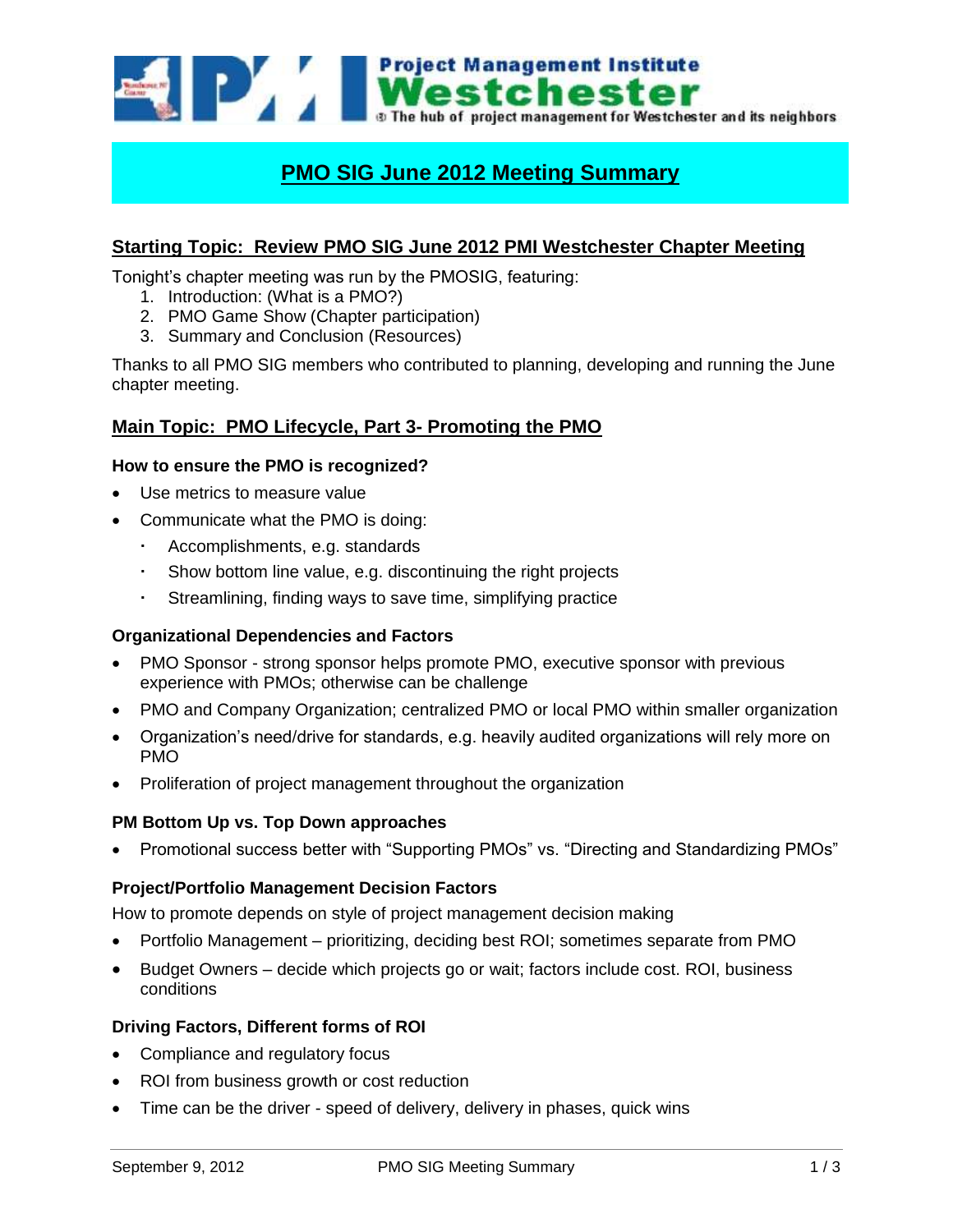

### **Promotional Methods**

- Integrating PMO with other PM interests in the company, e.g. internal Project Management **Society**
- Sponsored "Project Management Day"
- Published newsletters, book reviews, Sharepoint blasts
- PMO mentoring project managers
- Bringing PM training into the organization
- Encouraging staff to earn PMP certifications
- Including PM skills, certifications in job descriptions
- Leveraging Social Media technology, e.g. for PM database
- Building relationships to help sell the PMO
	- Non-threatening to workforce
	- Helping success for Executives, Business leaders
- Using the above to bring silo organizations together on best processes

## **Asking is Important Promotional Tool**

- Promote how PMO adds value, but also important to consider how PMO *could* add value
- Ask "What do you need that PMO could help with?"
	- Good way to promote the PMO
	- Matches the needs, appreciated
	- Finds new ways to contribute, serve, add value

# **Next Meeting**

Chapter summer hiatus for July & August. Next meeting in September.

# **Future Topics to Consider**

- 1. PMO Best Practices to support learning and process improvement within project teams
- 2. Coordination to roll out Agile in your organization
- 3. Defining the Role of the PMO
- 4. Looking at the PMO from the Outside
- 5. Supporting Organizational Decisions
- 6. PMO Governance and Portfolios
- 7. PMO Resources Templates, Websites, etc.
- 8. Client Cultures
- 9. The PMO and Cross Organizational Matrix Management
- 10. Model PMO Job Descriptions (Maude Fribourg has sample, find others)
- 11. Keeping PMOs Active *ref: June 2011 PMO SIG minutes*
	- 12. PMO Current and Future *ref: June 2011 PMO SIG minutes*
	- 13. PMO Practices vs. Upper Management *ref: June 2011 PMO SIG minutes*